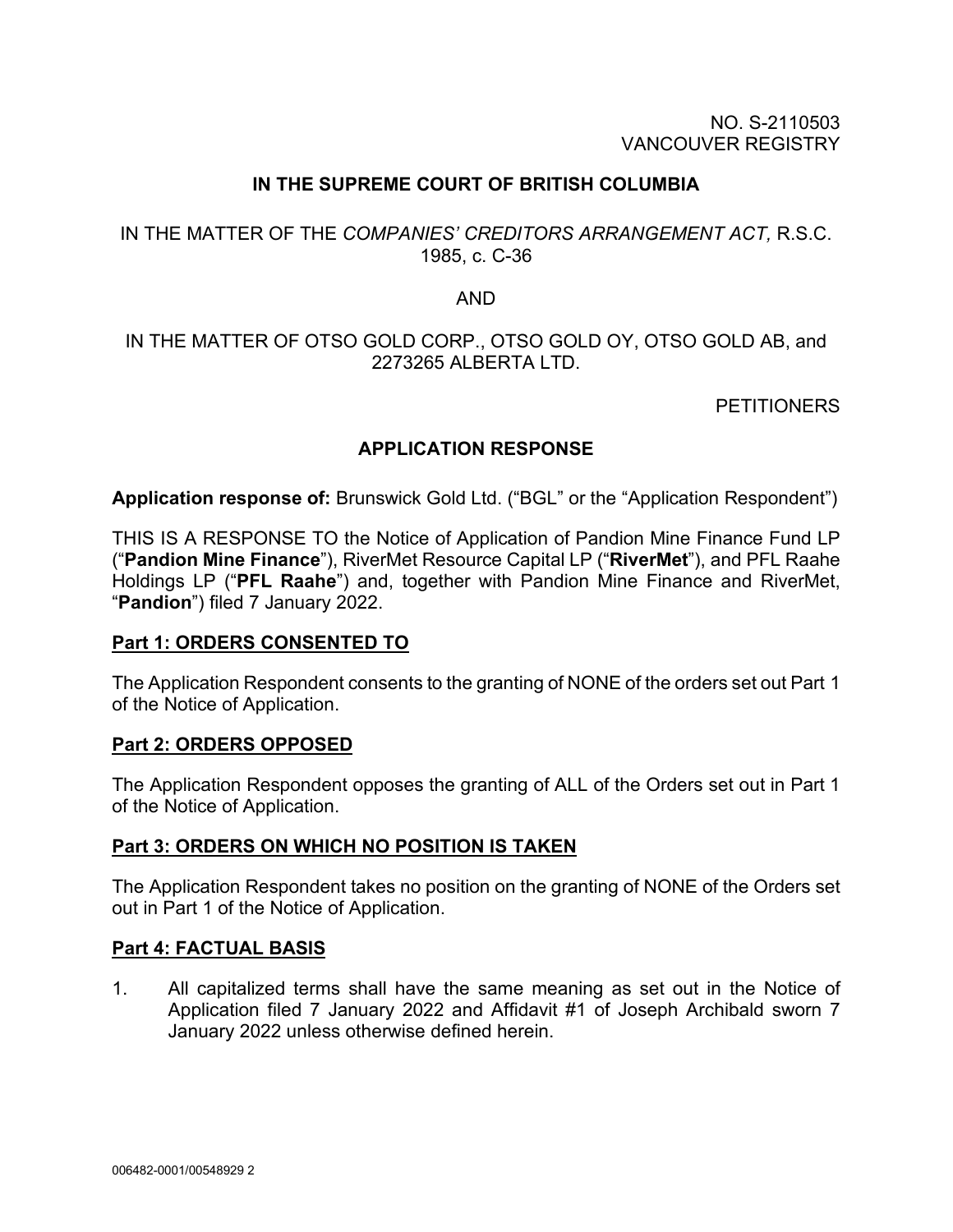## *Background*

2. BGL is the majority shareholder and an unsecured creditor of Otso Gold.

### *Pandion Restructuring and BGL Subscription*

- 3. Prior to BGL's involvement in the company, Otso Gold sought refinancing and to secure management expertise to resume production at the Otso Gold Mine, which had been in care and maintenance since 1 April 2019.
- 4. On 2 July 2019, Otso Gold entered into a Services Agreement, whereby Lionsbridge Pty Ltd. and Westech International Pty Ltd. agreed to provide management and technical services to Otso Gold. Brian Wesson and Clyde Wesson are principals of Lionsbridge and Westech.
- 5. On 7 October 2019, Pandion and the Wessons, purporting to act on behalf of Otso Gold, entered into the consent & agreement to restructure Otso Gold's debt to PFL Raahe. The key commercial terms of the restructuring agreement included:
	- (a) payments to PFL Raahe of:
		- (i) \$1.56 million in common shares of Otso Gold upon the completion of an up to \$7 million equity raise;
		- (ii) \$11.5 million due in March 2021; and
		- (iii) \$11.5 million due in September 2021;
	- (b) cancellation of gold deliveries to Pandion, their upside participation, and free carry right; and
	- (c) after the payments outlined in (a), the release of PFL's security package.
- 6. As an arrangement fee for the restructuring of Otso Gold's debt to Pandion, shares of Otso Gold were issued to B & A Wesson Pty Ltd. and C & C Wesson Pty Ltd., entities controlled by Brian Wesson and Clyde Wesson.
- 7. In the fall of 2020, the Wesson defendants began soliciting BGL to invest in Otso Gold. At the time, Pandion and the Wessons were Otso Gold's two largest shareholders and had effective control of Otso Gold.
- 8. On 13 December 2020, BGL and Otso Gold entered into a subscription agreement (the "**2020 Subscription Agreement**") and a suite of related documents. The Wessons purported to act on behalf of Otso Gold in the negotiations with BGL.
- 9. The 2020 Subscription Agreement included a schedule of warranties, which Otso Gold warranted were "true and accurate" and were "not in any respect misleading" as of the date of the agreement and the date of completion. These included several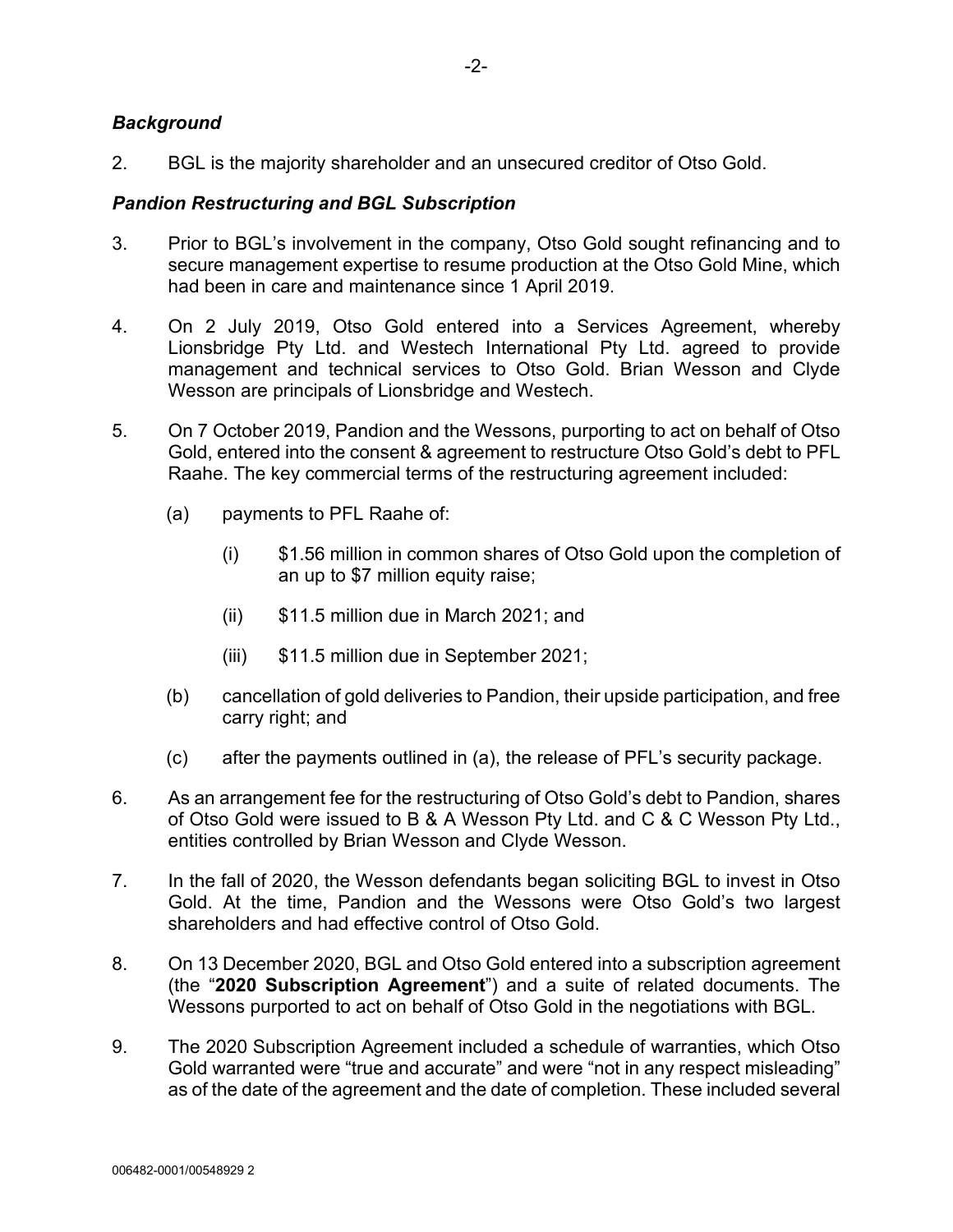warranties in respect of the extent of Otso Gold's liability to Pandion, as fixed at US\$23 million, and the nature of Pandion's security.

- 10. Among other warranties, Otso Gold warranted that the financial disclosure fairly represented its assets, liability, and financial position; included all liabilities, whether actual, contingent, unquantified, or disputed; and was not affected by any fact that made the disclosure unusual or misleading in any respect. Similarly, Otso Gold warranted that all assets used by any group company for or in connection with its business are free from all encumbrances (except as disclosed). Such matters were said to be true and accurate and not in any respect misleading as at the date of completion.
- 11. Aside from the US\$23 million liability, the Wessons disclosed no liability under the restructuring agreement, or the purported risk its debt would be "reinstated" to many multiples of this liability, either during the negotiations for the 2020 Subscription Agreement or at the time of its entry. Instead, the financial disclosure stated that Otso Gold's liability to Pandion was less than US\$25 million, with no reference to any other alleged contingent liability to Pandion. Likewise, its was expressly stated in Otso Gold's financial statements and management discussion and analysis that its liability to Pandion would be released upon the making of various specified payments which did not include the payments due with respect to any royalty rights (nor were any documents reflecting such security disclosed).
- 12. Pandion was provided with and raised no issue with these materials in and around the course of the subscription.

## *BGL's Further Investments and Disclosure Issues regarding the Pandion Loans*

13. Following BGL's initial investment in Otso Gold, Pandion and the Wessons sought to induce further investments from BGL.

## *(a) BGL's Second Investment in Otso GOld*

- 14. The initial purpose of BGL's \$11 million USO financing was to provide Otso Gold with funding to organize drilling at the Otso Gold Mine and to commission a bankable feasibility study at the mine which would be used to attract the necessary bank financing to fund commercial production.
- 15. While the Wessons had advised that would be completed by June 2021 (drilling) and August 2021 (feasibility study), respectively, Brian Wesson advised on 14 June 2021 that the feasibility study and restart of production would not in fact take place as previously indicated, and in fact could not complete without an immediate further investment from BGL of USD\$11 million, which he recommended be provided through the exercise of the warrants.
- 16. When BGL proposed that Otso Gold raise further funding through equity investments with warrants, or through unsecured convertible notes, and set out these alternative proposals to Pandion, BGL received no direct response.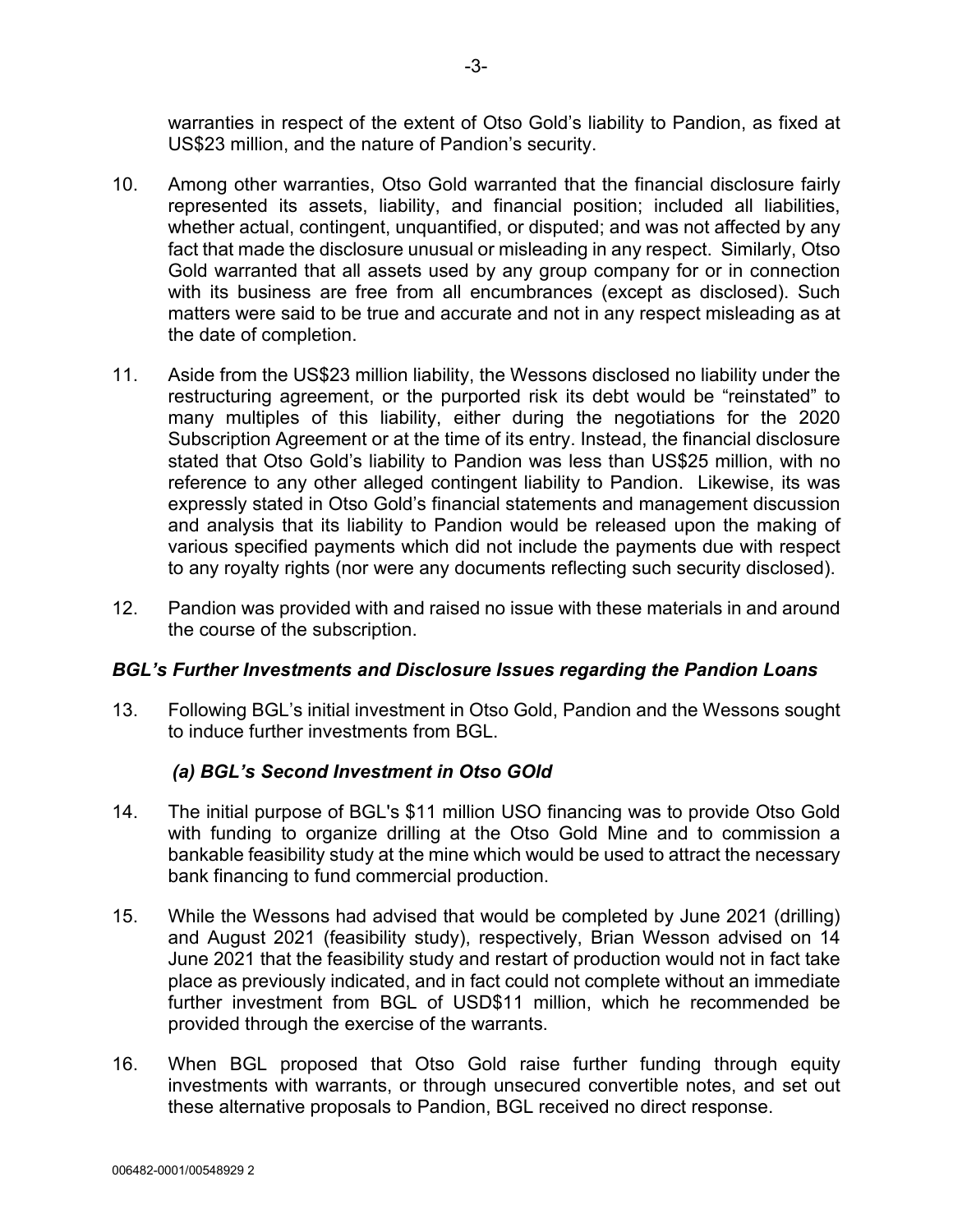- 17. Instead, the Wessons advised BGL that Pandion was opposed to such financing, and that instead it would be necessary to raise funds by way of BGL immediately converting its existing warrants. At a call on 23 June 2021 between the Wessons and BGL, the Wessons advised that Pandion was opposed Otso Gold taking on additional debt or issuing equity, that it was not otherwise possible to issue further equity because this would involve breaching the rule that the Company could not issue more than 25% of its market capitalisation to a related party, and that it was not possible for Otso Gold to take on additional debt as that would constitute an event of default under the Restructuring Agreement. Indeed, it was at this point that the Wessons disclosed that Otso Gold was already technically in default as it had not paid the interest on a convertible loan note due to Pandion and that Pandion was entitled to reinstate the debt owing to it by the Company to the original amount that was owed by the Company prior to the entry into the Restructuring Agreement (then represented to be USD\$40 million). This was the first time that either position was disclosed to BGL.
- 18. BGL then sought to ascertain the true position in relation to the Company's financing arrangements with Pandion. So far as BGL was aware at that time from its enquiries:
	- (a) the Restructuring Agreement combined the debts owed to Pandion under a Pre-Paid Forward Gold Purchase Agreement and a Maintenance Loan Agreement, and the USD \$23 million liability was the amount of debt arising under the Restructuring Agreement.
	- (b) under the Royalty Agreement, a royalty was payable to Pandion in the amount of 2.5% of "Net Smelter Returns" for a term of 100 years. The Company also has the right to buy back the existing royalty for a sum of US\$15 million but not after the obligations under the Restructuring Agreement cease to be outstanding.
- 19. Based on the understanding of the Pandion facility as explained by the Wessons, on 30 June 2021, BGL provided proposals for resolving the Company's funding issues. In particular, BGL proposed it would provide funding by exercising its warrants in the amount of \$11 million and a private placement in the amount of \$5 million at a 25% discount to market price with warrants subject to the following conditions: (i) Pandion and the Company amending the Restructuring Agreement so that the "Pandion Debt is to be confirmed at US\$23 mln and not the original amount of US\$ [40] mln"; and (ii) Pandion and the Company amending the Royalty Agreement so that the Company can buy back the royalty within one year after the repayment of the Pandion debt.
- 20. Over the next few days, the terms of BGL's investment and whether the conditions sought by BGL in relation to the warrant investment were acceptable were discussed. By email dated 7 July 2021 from Clyde Wesson to BGL, Clyde Wesson stated that "the royalty could not be approved". This was a reference to BGL's condition that the Royalty Agreement be amended. At no stage, however, during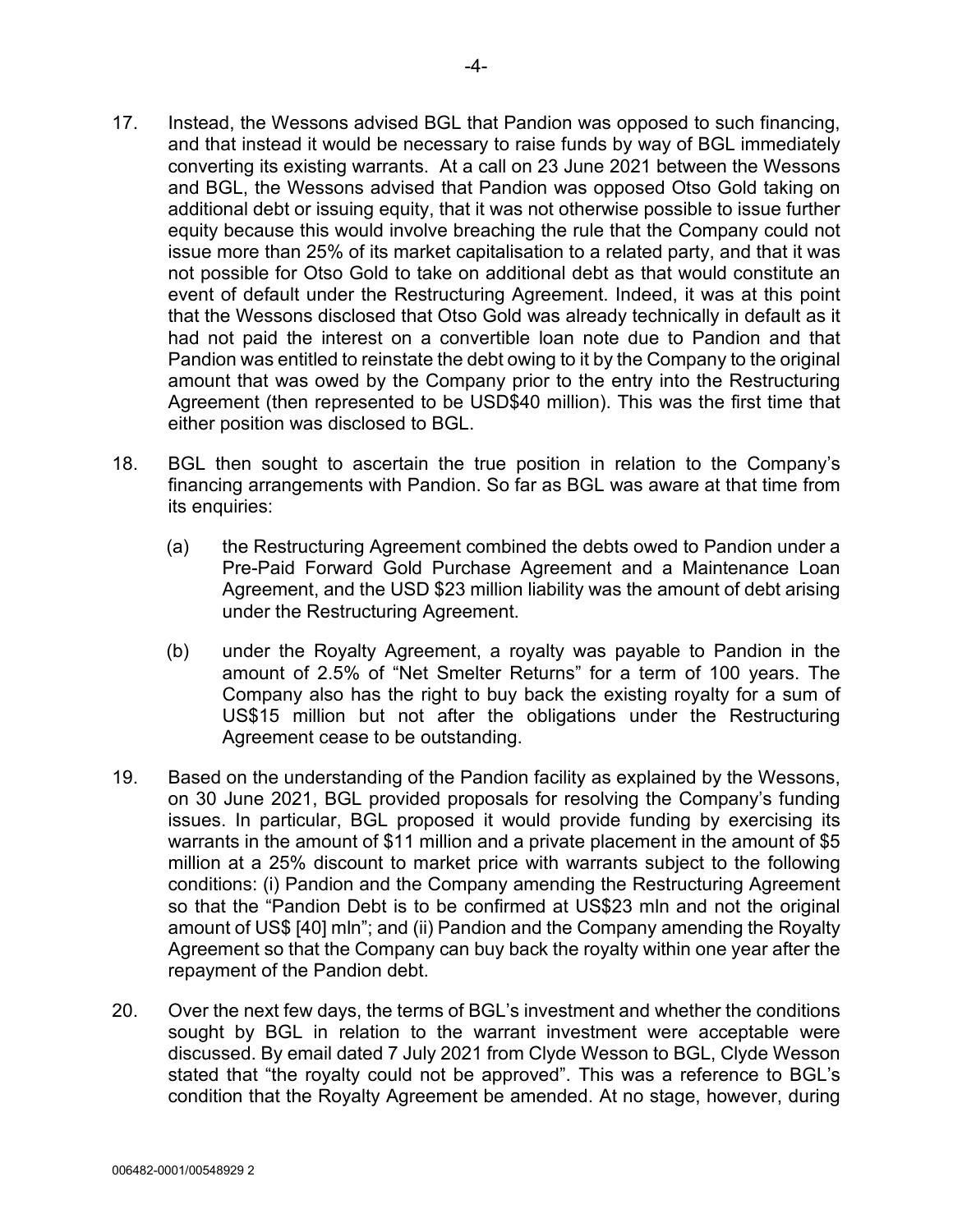the discussions in relation to whether the royalty buyback in the Royalty Agreement could be given up was the existence of the any security disclosed.

- 21. Ultimately, the understanding reached between the parties in respect of the warrant investment was reflected in a letter dated 8 July 2021 signed by Brian Wesson and Mr. Joseph Archibald on behalf of Pandion whereby, in general terms:
	- (a) BGL would immediately convert its warrants in order to fund Otso Gold's commercial operations for USD\$11 million;
	- (b) Otso Gold would immediately seek to raise further funds by way of a private placement of up to USD\$5 million;
	- (c) on or before 7 December 2021, Otso Gold would repay USD\$23 million plus interest in full and final settlement of Pandion's loans;
	- (d) Otso Gold would be permitted to borrow for the purposes of repaying Pandion's loans; and
	- (e) the parties would work in good faith to amend the material agreements as necessary to give effect to the letter agreement.
- 22. While BGL closed on the conversion of its warrants, Pandion subsequently failed or refused to negotiate the agreement formalizing amendments to the material agreements on a timely basis or at all. BGL circulated a draft agreement on 22 July 2021, the day following its conversion, on which it did not receive any comments from Pandion until 16 August 2021. When BGL promptly provided further comments on that draft, Pandion did not respond until 1 September 2021. Ultimately, those negotiations broke down following Pandion's demanding as a term of any amendment the acceleration of the maturity date for its convertible debt from 2023 to 7 December 2021, a significant departure from the framework the parties had negotiated in advance of the letter agreement.

## *(b) BGL's Third Investment in Otso Gold*

- 23. On 28 September 2021, the Company issued a press release stating that BGL would be injecting a further \$5 million in equity by way of private placement and that BGL first gold pour was expected in October 2021.
- 24. BGL provided the additional working capital to the Company by way of a private placement of US\$5 million under the terms of a Subscription Agreement dated 19 October 2021 ("**2021 Subscription Agreement**"). This was accompanied by a "Supplemental Disclosure Letter" dated 19 October 2021, signed by Clyde Wesson for the Company. Under Clause 9.2 (Debts Owed by Group Companies), the Company disclosed that it "has Indebtedness owing to Pandion on 7 December 2021 of USD 23 million plus accrued interest under the PPF [Restructuring] Agreement and other documents in place with Pandion*.*" No reference was made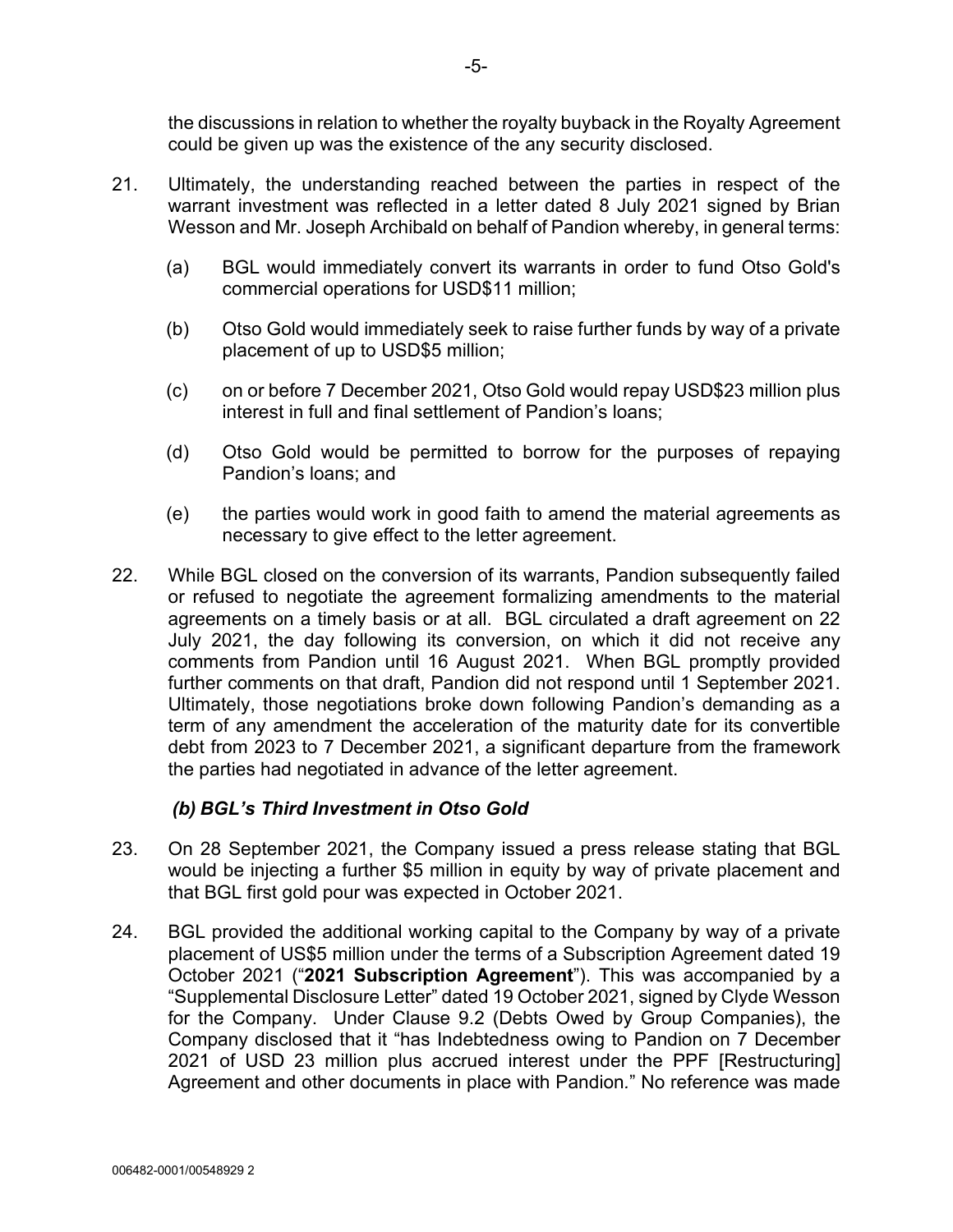in the Second Subscription Agreement (or the accompanying supplemental disclosure letter) to the existence of the Royalty Lien.

25. Notwithstanding the second subscription, there continued to be delays to the start of production at the gold mine as well as finalisation of the feasibility report.

## *(c) Failed Negotiations to Discharge the Pandion Debt*

- 26. By October 2021, Otso Gold had still not been able to raise debt finance from banks to discharge the USD\$23 million liability. By this time, only VTB Bank and Sberbank of Russia were potential contenders.
- 27. However, the Wessons put up obstacles to obtaining funding from VTB or Sberbank. That included:
	- (a) the Wessons refusing to participate (or having to be forced to participate) on behalf of the Company in calls with Sberbank and other major European banks; and
	- (b) the Wessons' refusal to cooperate with a due diligence visit by Sberbank to the Otso mine on 28 October 2021. The Wessons failed to provide (and/or delayed in providing) any supporting technical information underpinning critical areas of the mine's operation despite requests from Sberbank and pleas from BGL to engage with such requests.
- 28. Towards the end of October 2021, the situation was becoming critical. The first gold pour was scheduled for 3 November 2021, however the finalisation of feasibility had been delayed again and the Wessons were requesting additional funds. BGL questioned why the additional funds were required when the US\$5 million private placement had been provided on 19 October 2021 and the projections prepared by management in the early part of October 2021 appeared to indicate that the mine would be self-sufficient from November onwards.
- 29. By an email dated 30 October 2021, BGL wrote to the Otso Gold's board to propose a non-binding proposal for a bridge financing loan facility to facilitate an additional period of time for a structured and orderly refinancing of its senior indebtedness.
- 30. In light of the urgency of the situation, on 9 November 2021, BGL met with Pandion at its offices in Greenwich, Connecticut. At that meeting, Mr. Archibald (on behalf of Pandion) stated that payments under the Royalty Agreement would remain secured through the Royalty Lien so that in the case of bankruptcy the royalties would have to be paid first. This was the first time that the existence of the security over the Royalty Agreement had been disclosed. Copies of those agreements were produced to BGL for the first time on 23 November 2021.
- 31. In light of the position that BGL found itself in, and with no realistic prospect of obtaining financing from third party banks, BGL wrote to the Company on 10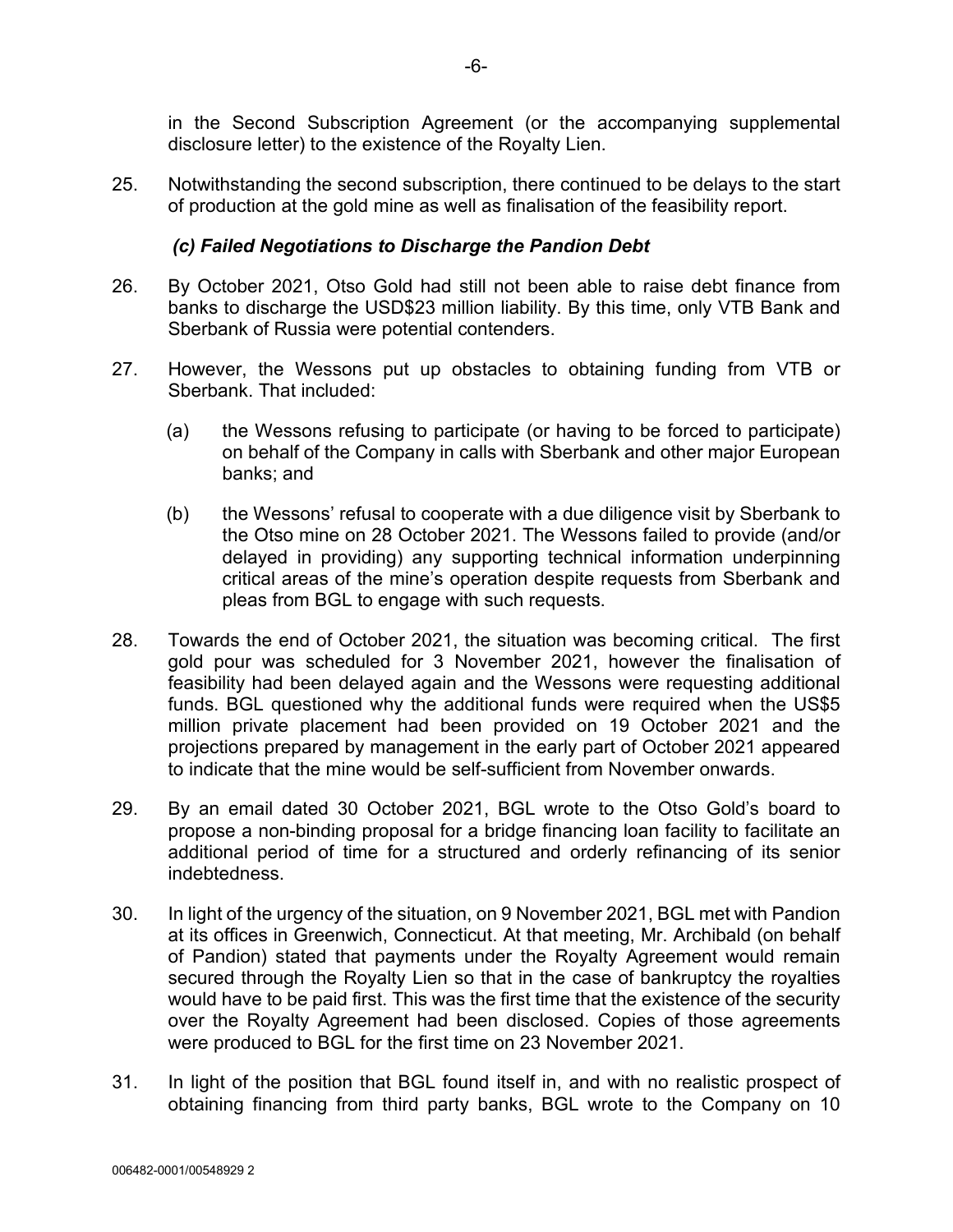November 2021 to withdraw its offer to provide a bridge loan. BGL then wrote to Pandion on 11 November 2021 to offer additional financing of up to US\$15 million in return for Pandion extending the repayment date on 7 December 2021 for three months, assisting with a transition of management away from Lionsbridge and agreeing to sell its shares to BGL. This proposal was rejected. In a letter dated 14 November 2021, Brian Wesson replied that BGL must raise the entirety of the cash to discharge the USD\$23 million liability.

32. At the same time as the negotiations set out above were ongoing, BGL alleges (and Pandion admits) and the Wessons engaged in a series of clandestine meetings. In particular, during the week of 8 November 2021, Mr. Brian Wesson travelled to the U.S.A. to meet with Pandion. Upon his return to Finland, Mr. Wesson informed certain of Otso Gold's staff that Pandion and others would be visiting the mine but asked that hotel arrangements be made on a no-names basis. Pandion, its mining consultants, SRK Consulting, and David Young and Julien Bosche of Trident Royalties plc, thereafter travelled to Finland to survey the mine and meet with Brian Wesson during the week of 15 November 2021. Company funds were used to cover the hotel expenses of Pandion and the SRK Consulting representatives. These negotiations and visits were not authorised or approved by Otso Gold or its board and ran directly counter to the objectives of the negotiations which were then-ongoing between Otso Gold and Pandion regarding the USD\$23 million liability.

### *Commencement of Restructuring Proceedings*

- 33. Following disclosure of the security documents, BGL determined that the Wessons had actively refused to disclose details that it must have known about the royalty lien. BGL had repeatedly requested any and all such details from Lionsbridge since June 2021, without getting a substantive response.
- 34. Moreover, in the course of investigating these matters further, BGL learned that the Wessons were in regular email communication with Pandion throughout 2021 regarding Otso Gold's finances. That communication was despite the Wessons' failure to disclose financial information BGL's nominees to the Otso Gold board.
- 35. Otso Gold held a board meeting on 24 November 2021. During that meeting, Otso Gold approved the appointment of A&M to provide restructuring services to the Petitioners. At that meeting, the Wessons otherwise advised that they were working on a bid to take over Otso Gold in coordination with Pandion.
- 36. On November 26, 2021, BGL sent Pandion a letter giving Pandion notice of, among other things, its concerns about non-disclosure of material information relating to the Pandion Loans, and potentially inappropriate coordination between Pandion and Lionsbridge in that regard.
- 37. Following the rescheduling of another board meeting on 29 November 2021, at the Wessons' request, the board received a letter from Lionsbridge stating that the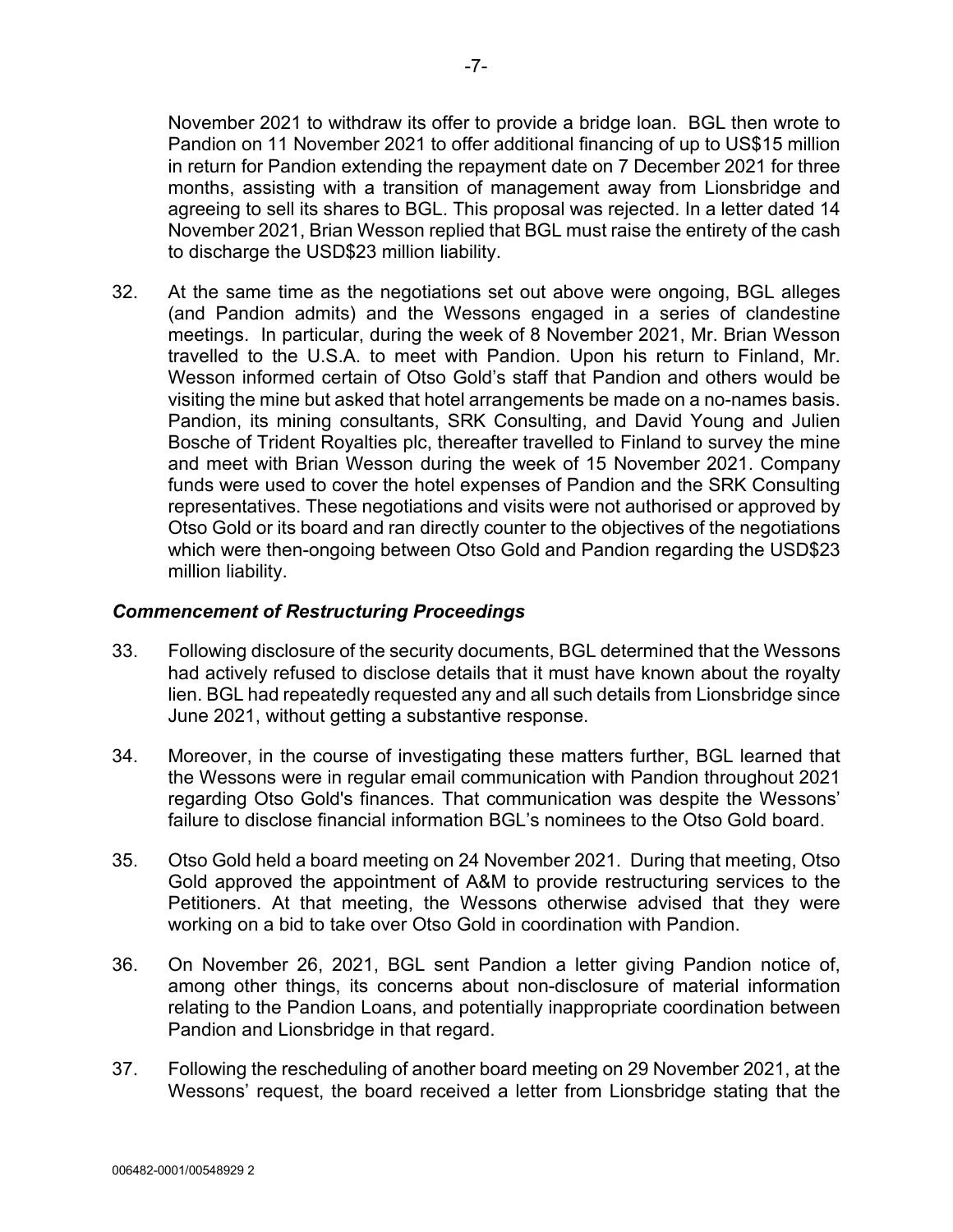Wessons were resigning immediately as officers and directors of Otso Gold and that Lionsbridge was terminating the Services Agreement (in breach of the termination clause therein, which required three months notice by Lionsbridge to terminate). At the same time, A&M personnel discovered various record-keeping and financial irregularities, which were raised to Finnish border control services and resulted in the apprehension of Brian Wesson at the Helsinki-Vantaa international airport, as he attempted to leave the country.

## *Calculation of Pandion's Debt*

38. Pandion now claims that Otso Gold owes it approximately US\$95 million as a result of a default under the Restructuring Agreement. BGL disputes its entitlement to any amount above the \$23 million liability, or as otherwise disclosed to BGL at the time of its initial investment.

### *Proceedings Against Pandion and the Wessons*

- 39. Otso Gold's indebtedness and contingent liabilities were not fully, fairly, and specifically disclosed to BGL. Rather, the Wessons, purporting to act on behalf of Otso Gold and with the knowledge and encouragement of the Pandion, made representations that were knowingly false or made with recklessness as to their truth or falsity. BGL relied on these representations in entering into the 2020 Subscription Agreement and subsequent investment agreements.
- 40. BGL has commenced proceedings in Connecticut and British Columbia against Pandion and the Wessons arising from the non-disclosure. In British Columbia, BGL alleges that the Wessons made fraudulent misrepresentations and that Pandion and the Wessons conspired and agreed or acted in combination and in concert and with a common design, to have the Wessons make the fraudulent misrepresentations to induce BGL to invest in Otso Gold while concealing the nature and extent of Otso Gold's alleged liabilities to Pandion. As a result of this scheme orchestrated by Pandion and the Wessons, BGL invested in Otso Gold and sustained damages and loss. BGL further alleges that Pandion and the Wessons unlawfully conspired to, *inter alia*, facilitate the default of Pandion's loan agreements.

### **Part 5: LEGAL BASIS**

- 41. BGL adopts and relies on the legal basis in the Application Response of the Petitioners dated January 13, 2021.
- 42. It is not just and convenient to appoint a receiver and manager, particularly in light of Pandion's failure to act in good faith in discharging its rights and obligations under the GSA.
- 43. The appointment of a receiver is a discretionary remedy. The onus is on the applicant to satisfy the court that it would be just and convenient to appoint a receiver in the circumstances.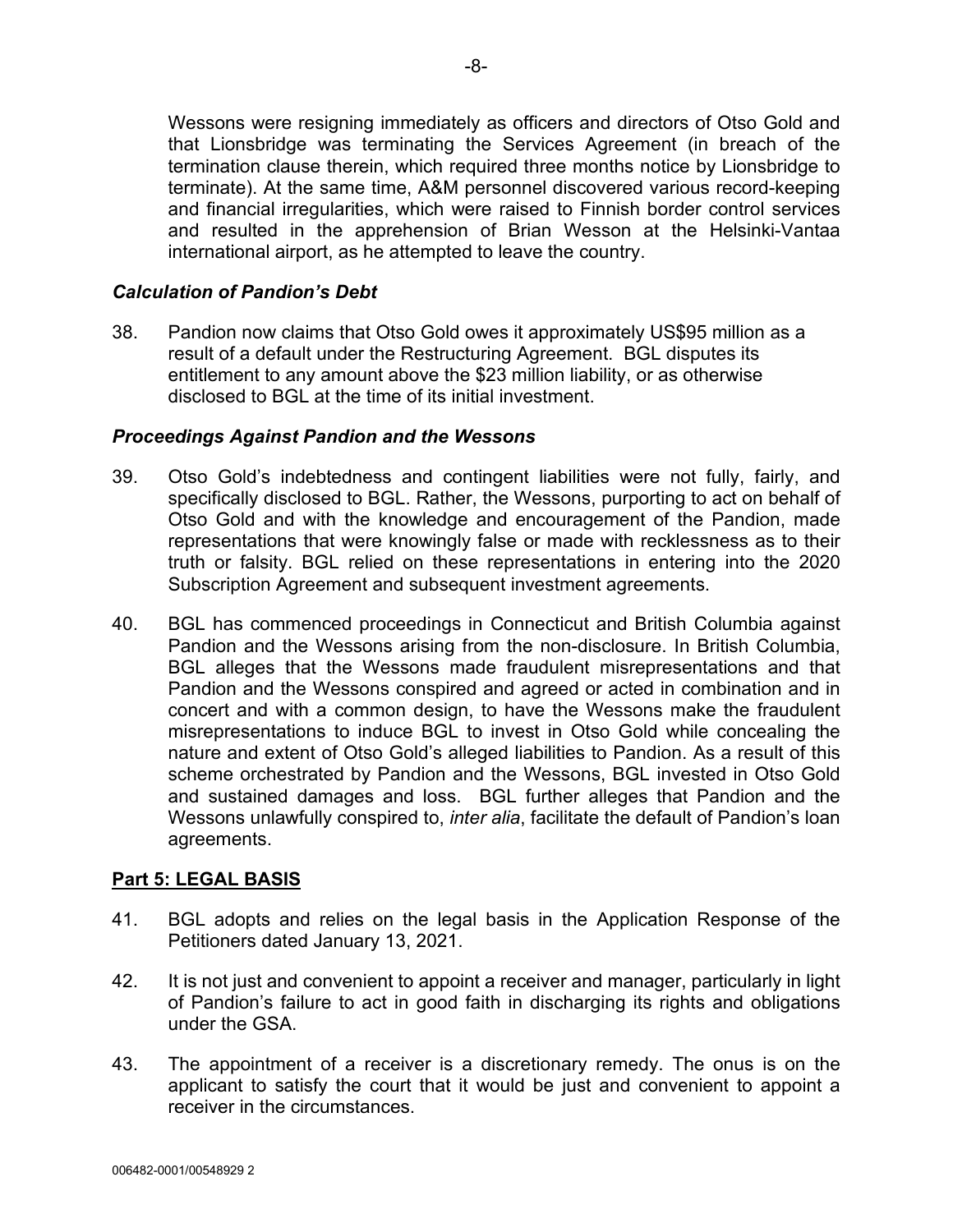*Textron Financial Canada Limited v. Chetwynd Motels Ltd.*, 2010 BCSC 477 at para. 24 [*Textron*]

44. The appointment of a receiver is an exceptional remedy that should only be used sparingly, with due consideration for the effect of the receivership on the parties, as well as consideration of the conduct of the parties involved.

> *Maple Trade Finance Inc. v. CY Oriental Holdings Ltd.*, 2009 BCSC 1527 at para. 25

45. The *BIA* and the *PPSA* require, respectively, that "any interested person in any proceedings under [the *BIA*] shall act in good faith with respect to those proceedings" and that all rights, duties, or obligations arising under a security agreement, like the GSA, be "exercised or discharged in good faith and in a commercially reasonable manner."

*Bankruptcy and Insolvency Act*, R.S.C. 1985, c. B-3, s. 4.2

*Personal Property Security Act,* R.S.B.C. 1996, c. 359, s. 68(2)

Continuing Legal Education Society of British Columbia, *British Columbia Personal Property Security Act Practice Manual* (November 2021) at §26.1

46. Under these provisions, good faith requires interested parties to not bring or conduct proceedings for an oblique motive or improper purpose and to not lie or mislead with respect to the debtor-creditor relationship. If good faith is lacking (e.g., where the applicant has lied or misled with respect to the status of the loan or the state of the lender-borrower relationship or has orchestrated default of the loan), the court may refuse to appoint a receiver.

> *CWB Maxium Financial Inc. v. 2026998 Alberta Ltd.*, 2021 ABQB 137 at paras. 59 and 61

> *Royal Bank of Canada v. Chongsim Investments Ltd.* (1997), 32 O.R. (3d) 565 (S.C.)

*British Columbia Personal Property Security Act Practice Manual* at §26.5

47. The extant allegations of conspiracy against Pandion directly impugn Pandion's conduct in the lead up to the alleged default under its loan agreements. Pandion is alleged to have acted dishonestly fraudulently in inducing or permitting the inducement of BGL's investment and thereafter in frustrating Otso Gold and BGL's ability to satisfy the \$23 million liability, permitting its "reinstatement" to USD\$95 million as currently alleged.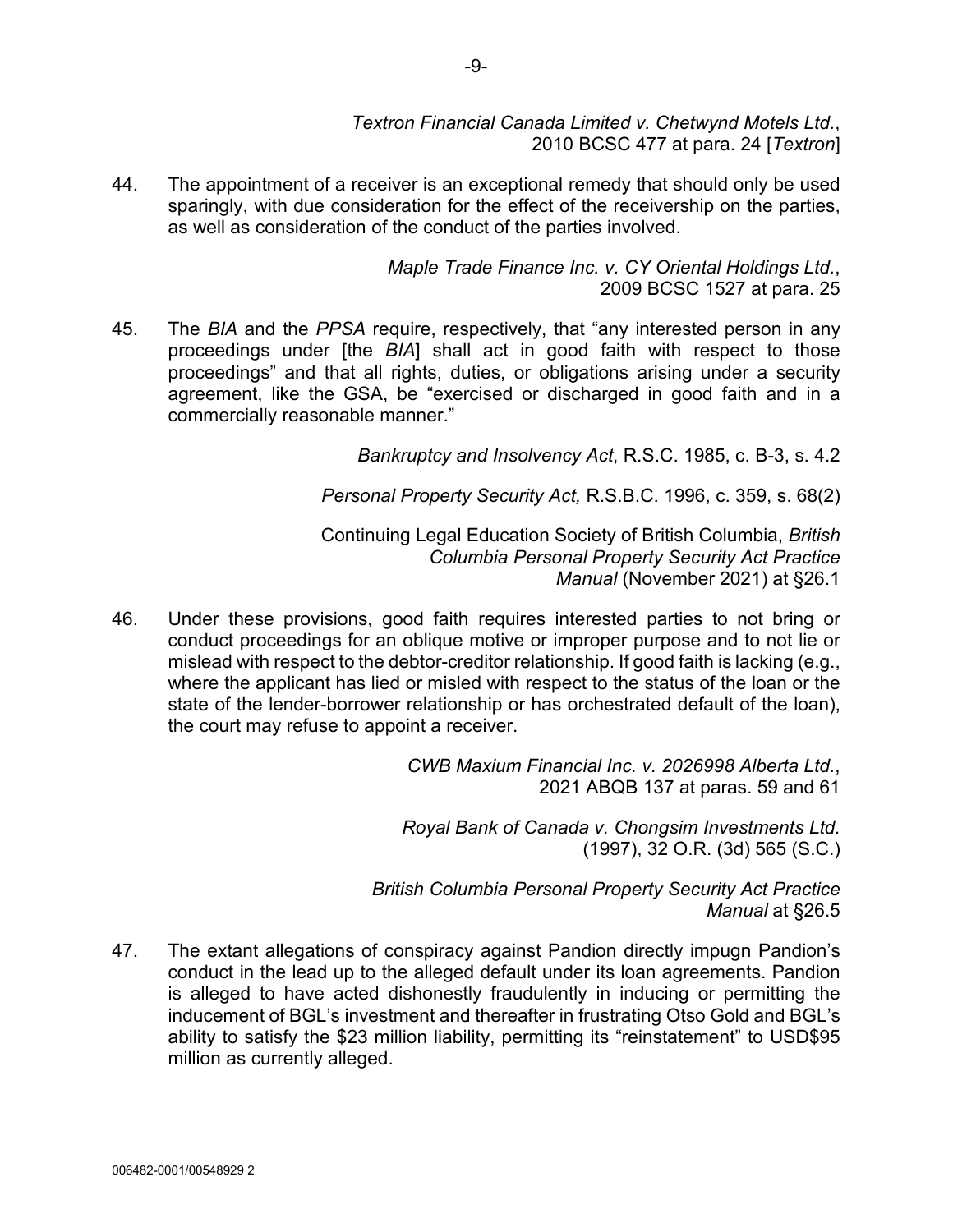- 48. Given Pandion's bad faith exercise of its rights and obligations, or pending the determination of such issues, it ought not be permitted to appoint a receiver under the GSA, or at all.
- 49. Further, and in any event, it is not just and convenient to appoint a receiver in the circumstances.
- 50. Even where there is a contractual right to appoint a receiver, the statutory requirement that the appointment of a receiver be just and convenient must be assessed. There is no "presumption" that a court-appointed receiver will be ordered; rather, the applicant must still demonstrate that it is appropriate and necessary for the court to appoint a receiver. Thus, although the GSA provides for the appointment of a receiver, this does not create a *prima facie* right to a receivership; rather, Pandion still has the burden of demonstrating that a receivership is just and equitable.

*Textron* at para. 55; *BCIMC Construction Fund Corporation v. The Clover on Yonge Inc.,* 2020 ONSC 1953 at paras. 45-50

51. Where there a fundamental issue relating to the existence or amount of the debt at issue and there are *bona fide* trial issues that cannot be resolved on the documentary evidence alone, it is not just and convenient to appoint a receiver.

> *Southern Cone Capital Ltd. v. EmVest Food Products (Mauritius) Ltd.*, 2017 BCSC 2385 at paras. 34 and 36

52. The balance of convenience militates against the appointment of a receiver in these circumstances. Beyond the questions of Pandion's and the Wessons' conspiracy to conceal Otso Gold's precise liabilities or trigger the purported reinstatement obligation, Otso Gold has raised significant concerns with respect to the calculation and enforceability of its loan agreements. Until such time as those issues has been fully and finally resolved, Pandion should not be permitted to advance any sale of assets or distribution of funds. To do otherwise, and grant the receivership on the terms sought, creates a serious risk that Pandion will be paid funds that it is subsequently found not to be entitled to.

# **Part 6: MATERIAL TO BE RELIED ON**

- 1. Affidavit #1 of Victor Koshkin made December 3, 2021.
- 2. Affidavit #1 of Calli Ron made January 13, 2022.
- 3. the pleadings and materials filed herein; and
- 4. such further and other material as counsel may advise and this Honourable Court may allow.